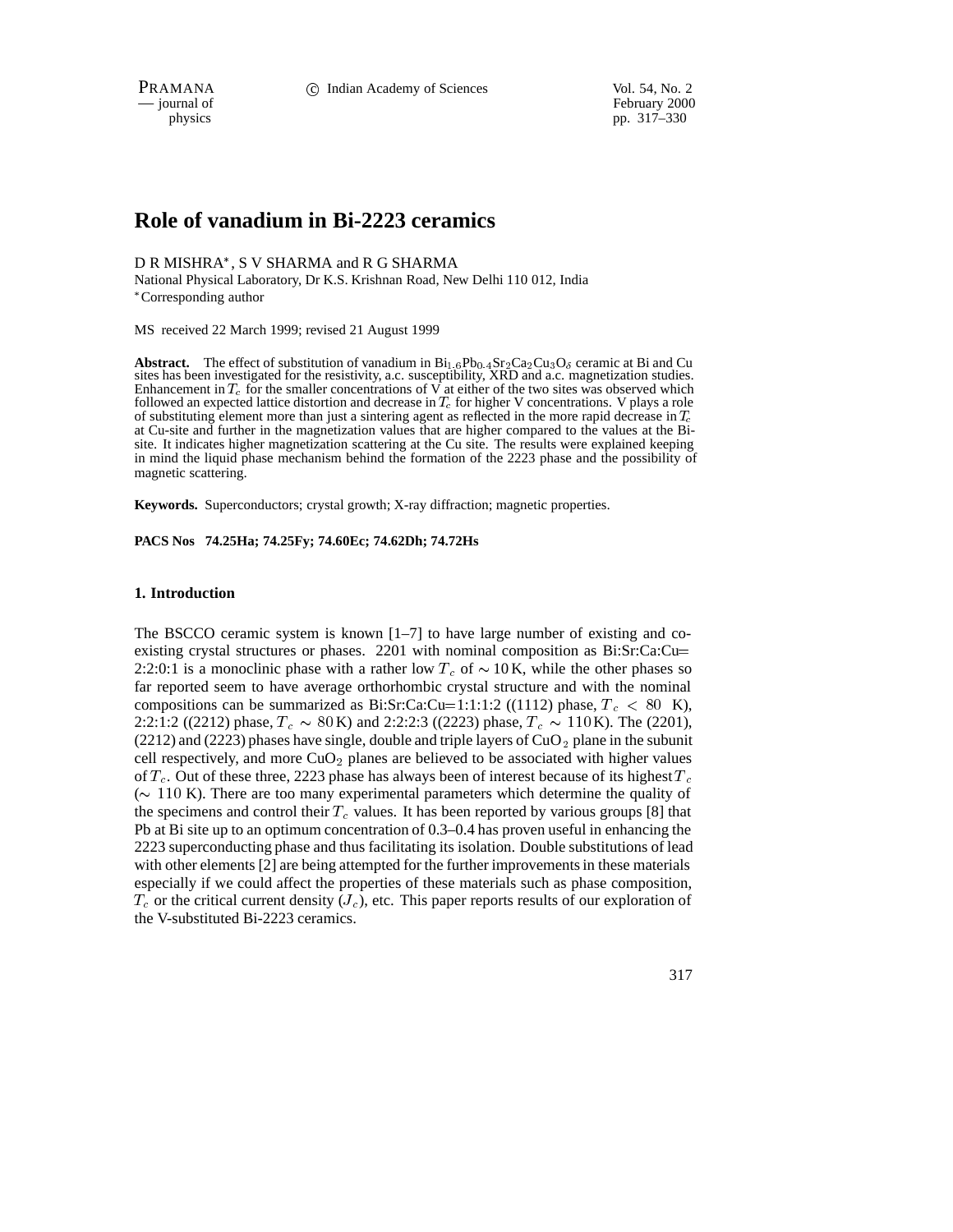Previous reports ([1–7] and also, [9]) on V-substituted samples of  $Bi_2Sr_2Ca_2Cu_3O_6$ have mostly pointed out that V when substituted at Bi-site, the 110 K phase is significantly enhanced. However the  $T_c$  ( $R = 0$ ) value is still around 90 K. Also, there is a wide range of combinations of Pb and V associated with  $T_c$  ( $R = 0$ ) in the range (90–103 K). Fung *et al* [9] have shown that addition of V to the Bi-system is much like the role of Pb in the pure Bi–Sr–Ca–Cu–O samples, i.e. it acts like a catalyst and enhances the formation of high  $T_c$  2223 phase. Also Xin *et al* [2] report a structure  $Bi_{1,3}Pb_{0.5}V_{0.2}Sr_2Ca_2Cu_3O_6$ which consists of about 90% 2223 phase. Our studies on samples of Bi-2223 prepared by substitution of V at two different sites; viz. Bi-site and the Cu-site lead us to believe that V has played significant role in enhancing the liquid phase during the formation of the 2223 phase and thereby leading to enhancement in the 2223 phase.

# **2. Experimental**

Two series of V-substituted samples were prepared by partial replacement of V at two different sites; viz. the Bi-site according to  $Bi_{1.6-x}V_xPb_{0.4}Sr_2Ca_2Cu_3O_6$  (where  $x = 0.05$  to 0.5, samples are labelled as VBi-1 to VBi-7) and at Cu-site according to  $Bi_{1.6}Pb_{0.4}Sr_2Ca_2Cu_{3-y}V_yO_\delta$  (where  $y = 0.05$  to 0.5, samples are labelled as VCu-1 to VCu-7) (refer tables 1 and 2). The standard ceramic route was adopted for this purpose in which appropriate quantities of  $Bi_2O_3$ , PbO, SrCO<sub>3</sub>, CaCO<sub>3</sub>, CuO and V<sub>2</sub>O<sub>5</sub> all of  $4N$  purity were thoroughly mixed, ground and calcined at  $810^{\circ}$ C followed by regrinding, and re-calcination at 815 C for 24 h. It was found for both the series of samples that the melting temperature was considerably reduced when  $V_2O_5$  was added to the system. All the samples were ground, pelletised and finally sintered in air at  $830^{\circ}$ C for 30 h and furnace-cooled to room temperature.

To observe the superconducting transition, d.c. resistivity of the specimens was measured as a function of temperature by the four-probe method and the real part of susceptibility  $(\chi')$  was measured as a function of temperature using the mutual inductance bridge.

|         | Sample denomination, stoichiometry                                                         | $T_c(R=0)$ | $T_c(\chi')$ in (K)      |                          | %HTP              | %HTP   |
|---------|--------------------------------------------------------------------------------------------|------------|--------------------------|--------------------------|-------------------|--------|
|         | and sintering conditions                                                                   | (K)        | 2223                     | 2212                     | $\cdot$ $(\chi')$ | (XRD)  |
| Pure    | $Bi1-6Pb0-4Sr2Ca2Cu3$<br>$(830^{\circ}$ C $\times$ 30 h for all)                           | 100.6      | 100                      | 80                       | 42.1              | 30.1   |
| $VBi-1$ | $Bi1$ 55 $V0$ 05 $Pb0$ 4 $Sr2 Ca2 Cu3$                                                     | 102        | 101                      | 76                       | 60                | 65.3   |
| $VBi-2$ | $Bi1.5V0.1Pb0.4Sr2Ca2Cu3$                                                                  | 103        | 102                      | 78                       | 64.2              | 72.1   |
| $VBi-3$ | $Bi1.45\,V0.15Pb0.4Sr2Ca2Cu3$                                                              | 97         | 95                       | 76                       | 68.2              | 70.0   |
| $VBi-4$ | $Bi1$ 4 V <sub>0</sub> 2 Pb <sub>0</sub> 4 Sr <sub>2</sub> Ca <sub>2</sub> Cu <sub>3</sub> | 95         | 92                       | 74                       | 57.8              | 69.6   |
| $VBi-5$ | $\text{Bi}_{1,3}\text{V}_0$ a $\text{Pb}_0$ a $\text{Sr}_2\text{Ca}_2\text{Cu}_3$          | 89         | 89                       | 61                       | 54.5              | 55.1   |
| $VBi-6$ | $Bi_1$ 2V <sub>0</sub> 4Pb <sub>0</sub> 4Sr <sub>2</sub> Ca <sub>2</sub> Cu <sub>3</sub>   | melted     | $\overline{\phantom{0}}$ | $\overline{\phantom{0}}$ |                   |        |
| $VCu-1$ | $Bi_{1.6}Pb_{0.4}Sr_2Ca_2Cu_{2.95}V_{0.05}$                                                | 102.5      | 102                      | 82                       | 38.6              | 32.0   |
| $VCu-2$ | $Bi1$ $6Pb0$ $4Sr2Ca2Cu2$ $9V0$ 1                                                          | 101        | 100                      | 78                       | 45.5              | 49.0   |
| $VCu-3$ | $Bi1.6Pb0.4Sr2Ca2Cu2.85V0.15$                                                              | 99         | 99                       | 77                       | 73.7              | > 80.0 |
| $VCu-4$ | $Bi_{1.6}Pb_{0.4}Sr_2Ca_2Cu_{2.8}V_{0.2}$                                                  | 97         | 93                       | 75                       | 70.0              | 75.4   |
| $VCu-5$ | $Bi_{1.6}Pb_{0.4}Sr_2Ca_2Cu_{2.7}V_{0.3}$                                                  | 80         | 82                       | 74                       | 55.0              | 48.3   |
| $VCu-6$ | $Bi1.6Pb0.4Sr2Ca2Cu2.6V0.4$                                                                | 63         |                          |                          |                   |        |
| $VCu-7$ | $Bi1-6Pb0-4Sr2Ca2Cu2-5V0-5$                                                                | melted     |                          |                          |                   |        |

**Table 1.** Sample composition,  $T_c$  values and summary of XRD results.

| 318 |  | <i>Pramana – J. Phys.</i> , Vol. 54, No. 2, February 2000 |
|-----|--|-----------------------------------------------------------|
|-----|--|-----------------------------------------------------------|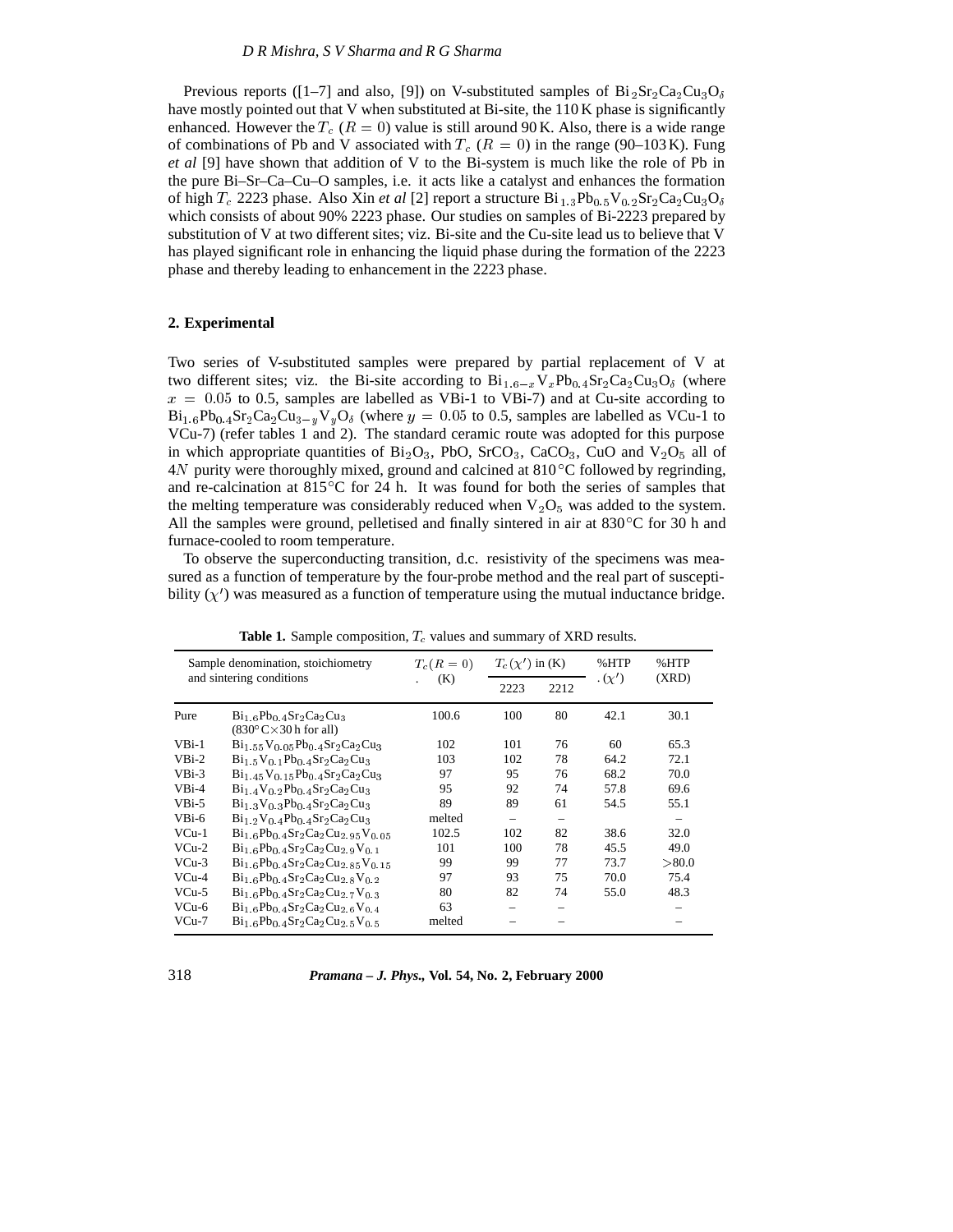|  |  | Table 2. Magnetization data. |  |
|--|--|------------------------------|--|
|--|--|------------------------------|--|

| Sample  | Applied field     |             | Loop         | ΔМ<br>per unit    | Loop<br>area/      | $J_c = 2\Delta M/d$  |  |
|---------|-------------------|-------------|--------------|-------------------|--------------------|----------------------|--|
|         | Coil-curr<br>(mA) | Hae<br>(Oe) | shape        | thickness<br>(Oe) | volume<br>(emu/cc) | (A/cm <sup>2</sup> ) |  |
| Pure    | 75                | 1.15        | ellipse      | 11.89             | 0.035              | 95.1                 |  |
|         | 150               | 1.95        | ellipse      | 13.25             | 0.082              | 106.0                |  |
|         | 300               | 3.70        | ellipse      | 15.33             | 0.208              | 122.6                |  |
|         | 500               | 6.15        | ellipse      | 16.98             | 0.354              | 135.8                |  |
|         | 800               | 9.70        | distorted    | 18.65             | 0.754              | 149.2                |  |
| $VBi-1$ | 75                | 1.15        | ellipse      | 5.94              | 0.013              | 47.5                 |  |
|         | 150               | 1.95        | ellipse      | 9.83              | 0.048              | 78.7                 |  |
|         | 300               | 3.70        | ellipse      | 12.74             | 0.115              | 102.0                |  |
|         | 500               | 6.15        | distorted    | 13.30             | 0.144              | 106.4                |  |
|         | 800               | 9.70        | distorted    | 13.38             | 0.254              | 107.0                |  |
| $VBi-2$ | 75                | 1.15        | ellipse      | 5.55              | 0.011              | 44.4                 |  |
|         | 150               | 1.95        | ellipse      | 10.25             | 0.036              | 82.0                 |  |
|         | 300               | 3.70        | ellipse      | 12.65             | 0.082              | 101.2                |  |
|         | 500               | 6.15        | distorted    | 14.72             | 0.107              | 117.7                |  |
|         | 800               | 9.70        | distorted    | 13.96             | 0.159              | 111.7                |  |
| $VBi-3$ | 75                | 1.15        | ellipse      | 4.70              | 0.012              | 37.6                 |  |
|         | 150               | 1.95        | ellipse      | 6.07              | 0.036              | 48.5                 |  |
|         | 300               | 3.70        | ellipse      | 9.77              | 0.118              | 78.2                 |  |
|         | 500               | 6.15        | ellipse      | 13.01             | 0.249              | 104.1                |  |
|         | 800               | 9.70        | distorted    | 15.57             | 0.278              | 124.6                |  |
| $VBi-4$ | 75                | 1.15        | ellipse      | 5.30              | 0.009              | 42.4                 |  |
|         | 150               | 1.95        | ellipse      | 8.33              | 0.034              | 66.7                 |  |
|         | 300               | 3.70        | ellipse      | 11.96             | 0.096              | 95.7                 |  |
|         | 500               | 6.15        | near ellipse | 13.04             | 0.122              | 104.3                |  |
|         | 800               | 9.70        | distorted    | 14.15             | 0.189              | 113.2                |  |
| $VBi-5$ | 75                | 1.15        | ellipse      | 1.48              | 0.011              | 11.8                 |  |
|         | 150               | 1.95        | ellipse      | 2.34              | 0.039              | 18.7                 |  |
|         | 300               | 3.70        | ellipse      | 4.29              | 0.136              | 34.4                 |  |
|         | 500               | 6.15        | ellipse      | 6.81              | 0.365              | 54.5                 |  |
|         | 800               | 9.70        | ellipse      | 9.50              | 0.816              | 76.0                 |  |
| VCu-1   | 75                | 1.15        | ellipse      | 17.97             | 0.033              | 143.8                |  |
|         | 150               | 1.95        | ellipse      | 18.55             | 0.053              | 148.4                |  |
|         | 300               | 3.70        | near ellipse | 17.22             | 0.125              | 137.8                |  |
|         | 500               | 6.15        | distorted    | 17.70             | 0.225              | 141.6                |  |
|         | 800               | 9.70        | distorted    | 18.19             | 0.438              | 145.5                |  |
| $VCu-2$ | 75                | 1.15        | ellipse      | 17.69             | 0.026              | 141.5                |  |
|         | 150               | 1.95        | near ellipse | 16.92             | 0.041              | 135.4                |  |
|         | 300               | 3.70        | near ellipse | 16.40             | 0.089              | 131.2                |  |
|         | 500               | 6.15        | distorted    | 16.96             | 0.154              | 135.7                |  |
|         | 800               | 9.70        | distorted    | 16.52             | 0.239              | 132.1                |  |
| $VCu-3$ | 75                | 1.15        | ellipse      | 16.96             | 0.057              | 135.6                |  |
|         | 150               | 1.95        | ellipse      | 17.45             | 0.141              | 139.6                |  |
|         | 300               | 3.70        | ellipse      | 19.14             | 0.346              | 153.1                |  |
|         | 500               | 6.15        | ellipse      | 19.51             | 0.711              | 156.1                |  |
|         | 800               | 9.70        | distorted    | 19.73             | 0.631              | 157.8                |  |

contd...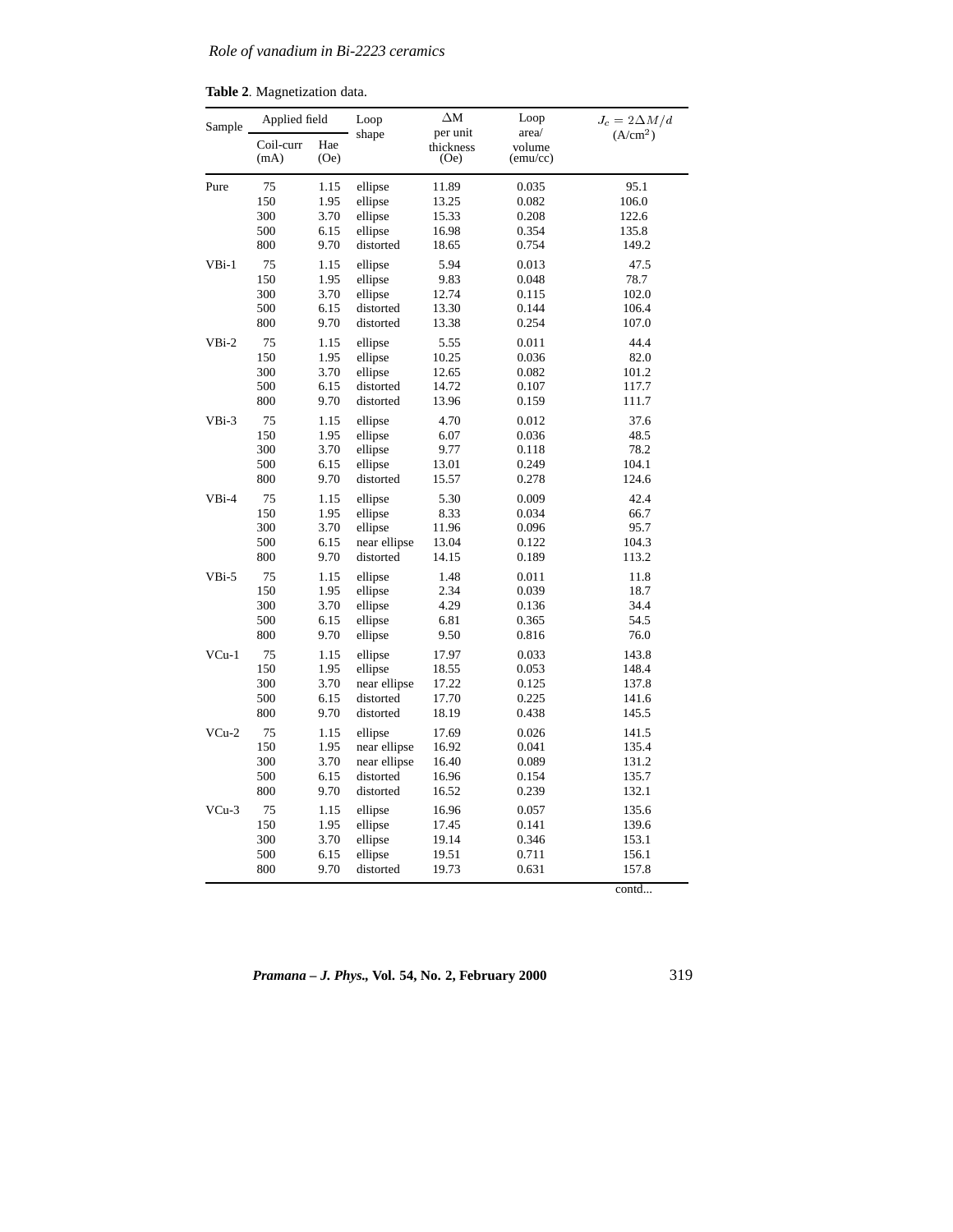| Sample  | Applied field     |             | Loop      | ΔМ<br>per unit    | Loop<br>area/      | $J_c = 2\Delta M/d$  |
|---------|-------------------|-------------|-----------|-------------------|--------------------|----------------------|
|         | Coil-curr<br>(mA) | Hae<br>(Oe) | shape     | thickness<br>(Oe) | volume<br>(emu/cc) | (A/cm <sup>2</sup> ) |
| $VCu-4$ | 75                | 1.15        | ellipse   | 11.31             | 0.036              | 90.5                 |
|         | 150               | 1.95        | ellipse   | 12.86             | 0.093              | 102.9                |
|         | 300               | 3.70        | ellipse   | 13.88             | 0.212              | 111.0                |
|         | 500               | 6.15        | ellipse   | 13.98             | 0.342              | 111.8                |
|         | 800               | 9.70        | distorted | 15.38             | 0.374              | 123.0                |
| $VCu-5$ | 75                | 1.15        | ellipse   | 2.10              | 0.006              | 16.8                 |
|         | 150               | 1.95        | ellipse   | 3.19              | 0.011              | 25.5                 |
|         | 300               | 3.70        | ellipse   | 4.86              | 0.075              | 38.9                 |
|         | 500               | 6.15        | ellipse   | 9.73              | 0.198              | 77.9                 |
|         | 800               | 9.70        | ellipse   | 13.27             | 0.420              | 106.1                |
| VCu-6   | 75                | 1.15        | ellipse   | 0.61              | 0.003              | 4.9                  |
|         | 150               | 1.95        | ellipse   | 1.01              | 0.011              | 8.1                  |
|         | 300               | 3.70        | ellipse   | 1.63              | 0.040              | 13.0                 |
|         | 500               | 6.15        | ellipse   | 3.24              | 0.126              | 25.9                 |
|         | 800               | 9.70        | ellipse   | 6.57              | 0.341              | 52.5                 |

Room temperature XRD spectra were obtained on all specimens for crystal structure determination on a Siemen's D-500 diffractometer using Cu $K_{\alpha}$  radiation. Zero field cooled a.c. magnetization measurements at 77 K were carried out on samples  $\sim$ 3 mm in width and approx.  $16 \times 1.8$  mm<sup>2</sup> in cross-section at a frequency of 317 Hz at fixed applied fields (shown in table 2) in the range of 1 to 10 Oe. Hysteresis loops observed on the oscilloscope screen were plotted using the attached plotter and for the pure (as representative sample) is shown in figure 7.

### **3. Results and discussion**

## 3.1 Tc *behaviour and XRD analysis*

The  $T_c$  ( $R = 0$ ) values of our different samples with compositions (BiPb)<sub>2</sub>Sr<sub>2</sub>Ca<sub>2</sub>Cu<sub>3</sub>O<sub>δ</sub> with V substituted at Bi- and Cu-site along with the relative phase composition of the 2223 and 2212 phases and the lattice parameters as evaluated from XRD patterns are being shown in table 1.

Figure 1a, 1b and 1c shows the resistivity behaviour of different samples with V substituted at Bi- and Cu- sites in accordance with the general compositions  $Bi_{1.6-x}V_x$  $Pb_{0.4}Sr_2Ca_2Cu_3O_6$  (VBi series) and  $Bi_{1.6}Pb_{0.4}Sr_2Ca_2Cu_{3-v}V_yO_6$  (VCu series) respectively. In case of VBi series it is seen that  $T_c$  improves with initial increase in the dopant concentration (up to  $x = 0.1$ ). Similar is the case for VCu samples  $T_c$  initially shows a slight improvement followed by a decrease much faster than that in VBi samples with  $T_c$  97 K for  $x = 0.2, 80$  K for  $x = 0.3$  and about 63 K for  $x = 0.4$ . This is identical to the observation in the case of Nb substitution in 2223 [10]. It can be an indication that in the VCu samples V gets incorporated in the  $CuO<sub>2</sub>$  layers in which presence of any impurity element has a dramatic effect on the  $T_c$  of the superconductor. The details of how this takes place is described later in the section on the role of V after discussing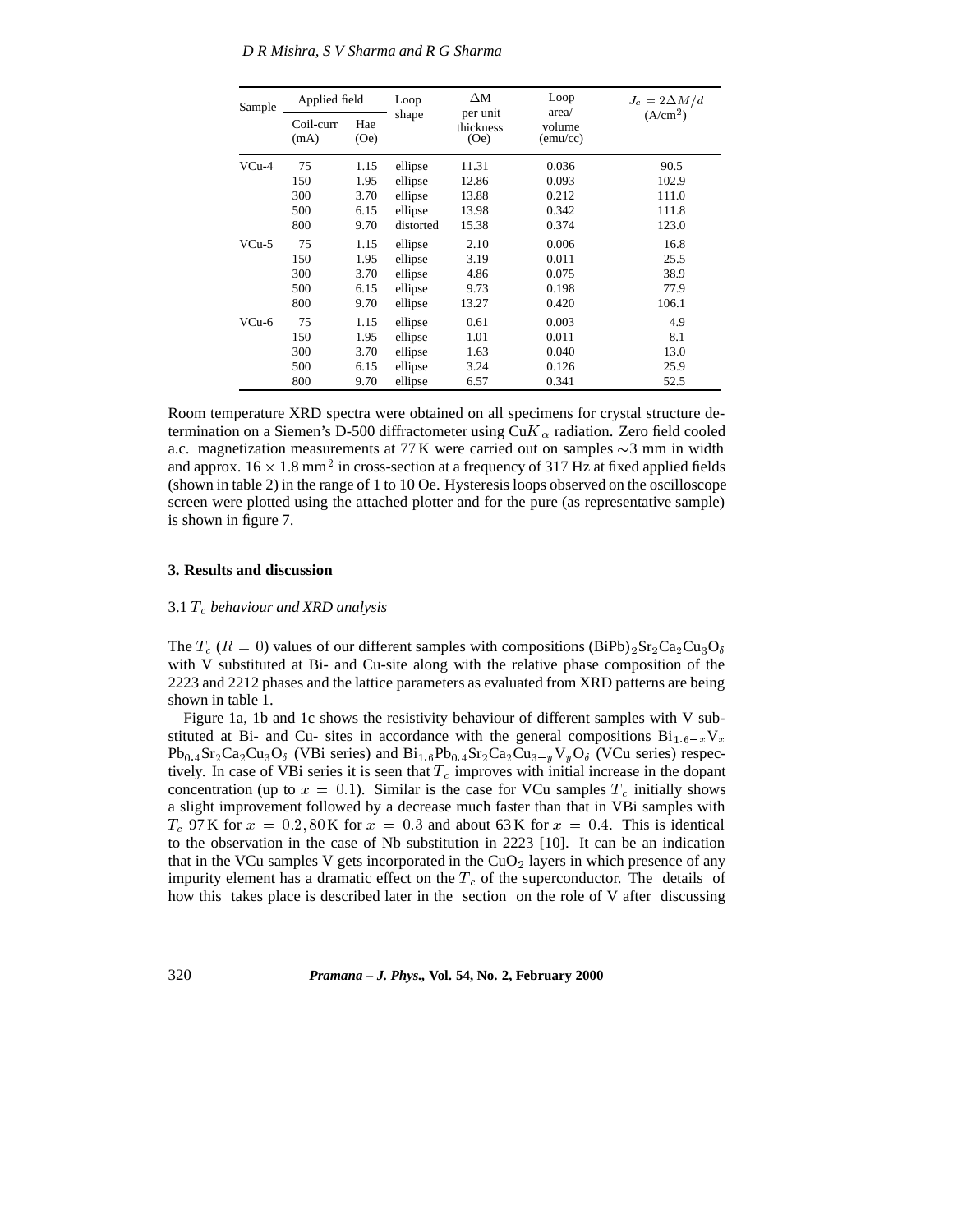

**Figure 1a, b.**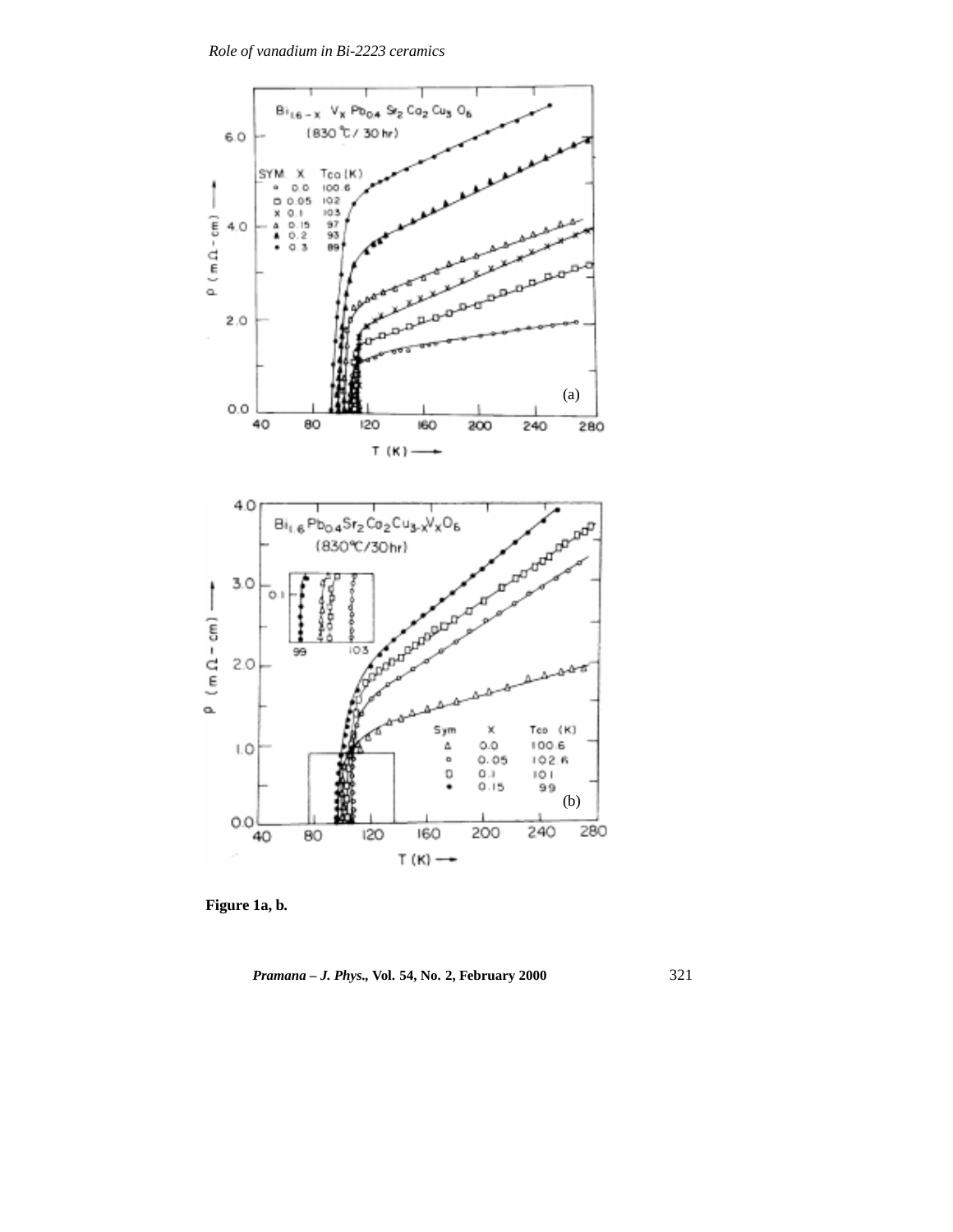

**Figure 1.** Resistance versus temperature curves for V-substituted samples of Bi-2223. (a) V-substitution at Bi-site, i.e.  $(Bi_{1.6-x}V_xPb_{0.4})Sr_2Ca_2Cu_3O_6(VBi)$  series; (**b** and **c**) V-substitution at Cu-site, i.e.  $(Bi_{1.6}Pb_{0.4})Sr_2Ca_2Cu_{3-x}V_xO_8(VCu)$  series.

the magnetization results. The samples with higher concentrations did not show any sign of superconductivity at  $T > 77$  K. The normal state resistivity as generally observed for pure Bi samples has been found to increase with the increase in the dopant concentration. The normal state resistivity increases with increase in the temperature and all the samples follow the same trend. The samples not showing superconductivity above 77 K, also follow this behaviour. This shows, no indication of a semiconducting behaviour which leads to a metal–insulator transition typically observed in materials doped with other elements such as Y, Tm etc. [11].

Most of the samples are showing the double transition in a.c. susceptibility vs temperature curves indicating the presence of both the 2223 and the 2212 phases. However  $T_c$ values obtained from these transitions (see table 1) are slightly lower than those obtained by resistivity measurements. Here also it is visible that the reduction in  $T_c$  follows an initial enhancement at either of the two sites, more prominent in case of VCu samples than in VBi ones. Figure 2a, 2b shows the variation of the real part of a.c. susceptibility  $(\chi')$  with the temperature of the samples having V concentration of 0.15 at both Bi- and Cu-sites respectively.

XRD patterns of the V-substituted samples of  $(BiPb)_{2}Sr_{2}Ca_{2}Cu_{3}O_{\delta}$ , at the Bi site and the Cu site are being shown in figures 3a–d (for VBi) and 4a–d (for VCu) respectively. The XRD spectra of the un-doped Bi-2223 sample shows the presence of both the phases,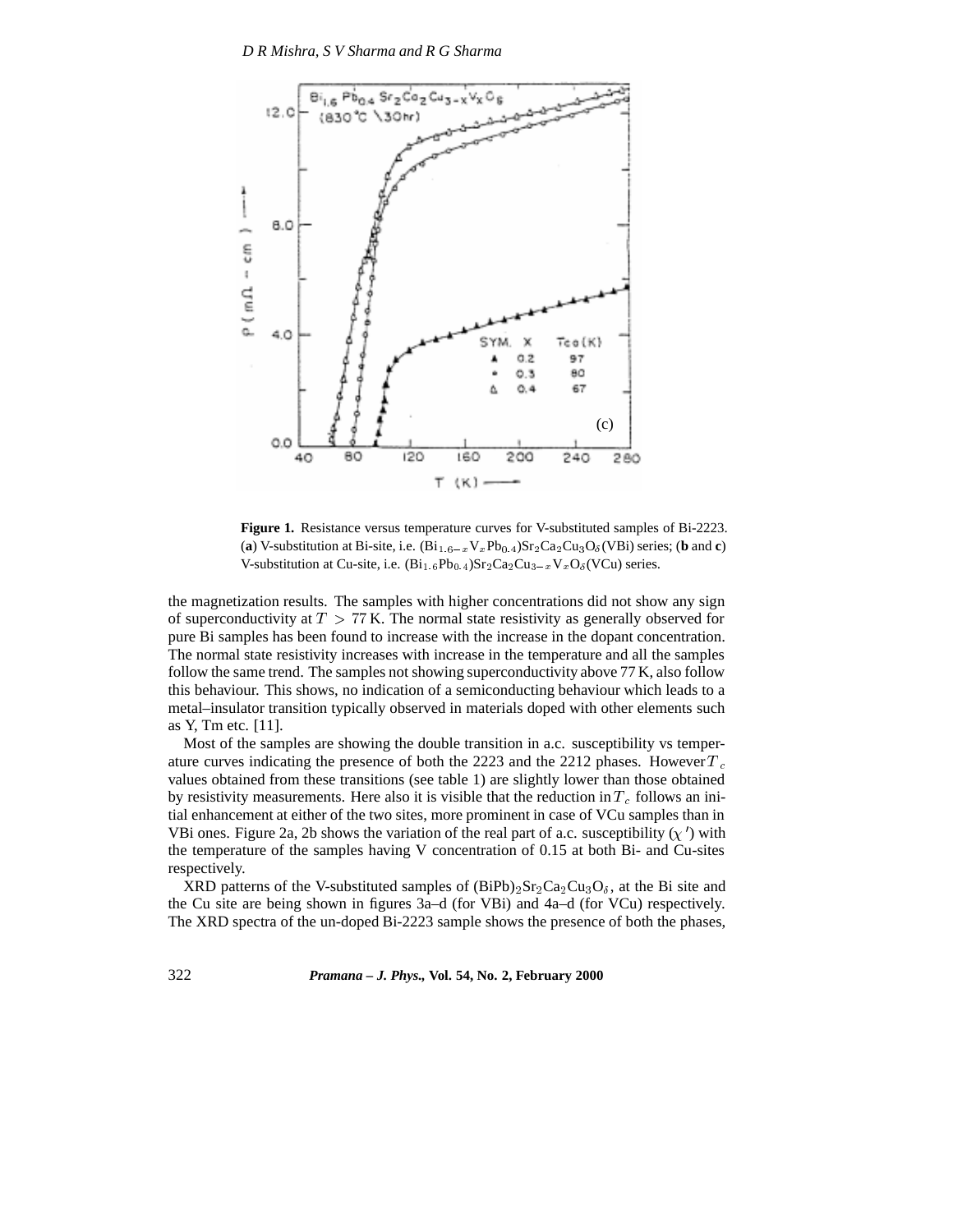

**Figure 2.** A.c. susceptibility  $(\chi')$  as a function of temperature for V-substituted samples of Bi-2223. (**a**) V-substitution at Bi-site; (**b**) V-substitution at Cu-site.

the 110 K 2223 phase and the 80 K 2212 phase. Most of the substituted samples of both the series show peaks corresponding to 2223 and 2212 phases. However the peaks observed are invariant and are present in all samples indicating the absence of the formation of any new phase or compound. That means V is taking a position in the interstitial or the substitutional site thereby becoming part of the lattice. There are steep transitions in susceptibility corresponding to the two phases indicating rare possibility of some other phase being present in these specimen. No peak corresponding to phases other than these two was observed. There is a consistent variation in the intensity and the positions of the peaks indicating the change in the phase composition and the lattice parameters of our samples. However the shifting of the peak was not large enough to indicate any new phase formation. Smaller variations can be because of the off-stoichiometry of the lattice,  $V(+3)$  or  $+5$ ) being substituted at the Cu( $+2$ ) and Bi( $+3$ ) sites or may be held somewhere in the interstitial sites. (As in generally believed and widely reported, different atoms have the valence states as being shown in the parentheses.) Furthermore off-stoichiometry develops because of the difference in ionic radii of the substituted and the host atoms. For example, Bi(+3) and Cu(+2) are having ionic radii of 1.20Å and 0.69Å while that of  $V(+)$ 3),  $V(+5)$  is 0.74Å and 0.59Å respectively. However the variation in the phase composition as reflected in the intensities of the peaks was more consistent and noteworthy. Using intensity of the prominent peaks [12] from the XRD spectra of these specimens, a percentage composition of 110 K high  $T_c$  (2223) and 82 K low  $T_c$  (2212) phase was estimated with, %HTP (high  $T_c$  (2223) phase) also shown in the table 1. To confirm our observations, we also evaluated the phase composition on the basis of our susceptibility plots. This has also been given in table 1 for comparison. In both the series we observed an enhancement of the 2223 phase percentage. In XRD patterns, in case of VBi series 2223 phase percentage increases up to 72.12% for concentration  $x = 0.1$  and then remains almost constant i.e. 70.06% and 69.64% respectively for the next two concentrations i.e. for the  $x = 0.15$  and  $x = 0.2$ . In case of VCu series, this percentage goes still higher; almost no peak of 2212 phase was observed in the sample with V concentration of  $y = 0.15$ , then there is good amount ( $\sim$ 75%) of 2223 phase present in the next higher concentration i.e.  $y = 0.2$ . For higher concentrations, however this percentage rapidly falls down. The initial enhancement in the 2223 phase indicates the catalytic action of V which is somewhat similar to Pb. This we suppose because of the reasoning in the following paragraph. We detected no line corresponding to any compound formation due to V, in higher concentrations, that can be well because its presence if any, is less than the observable limits of XRD.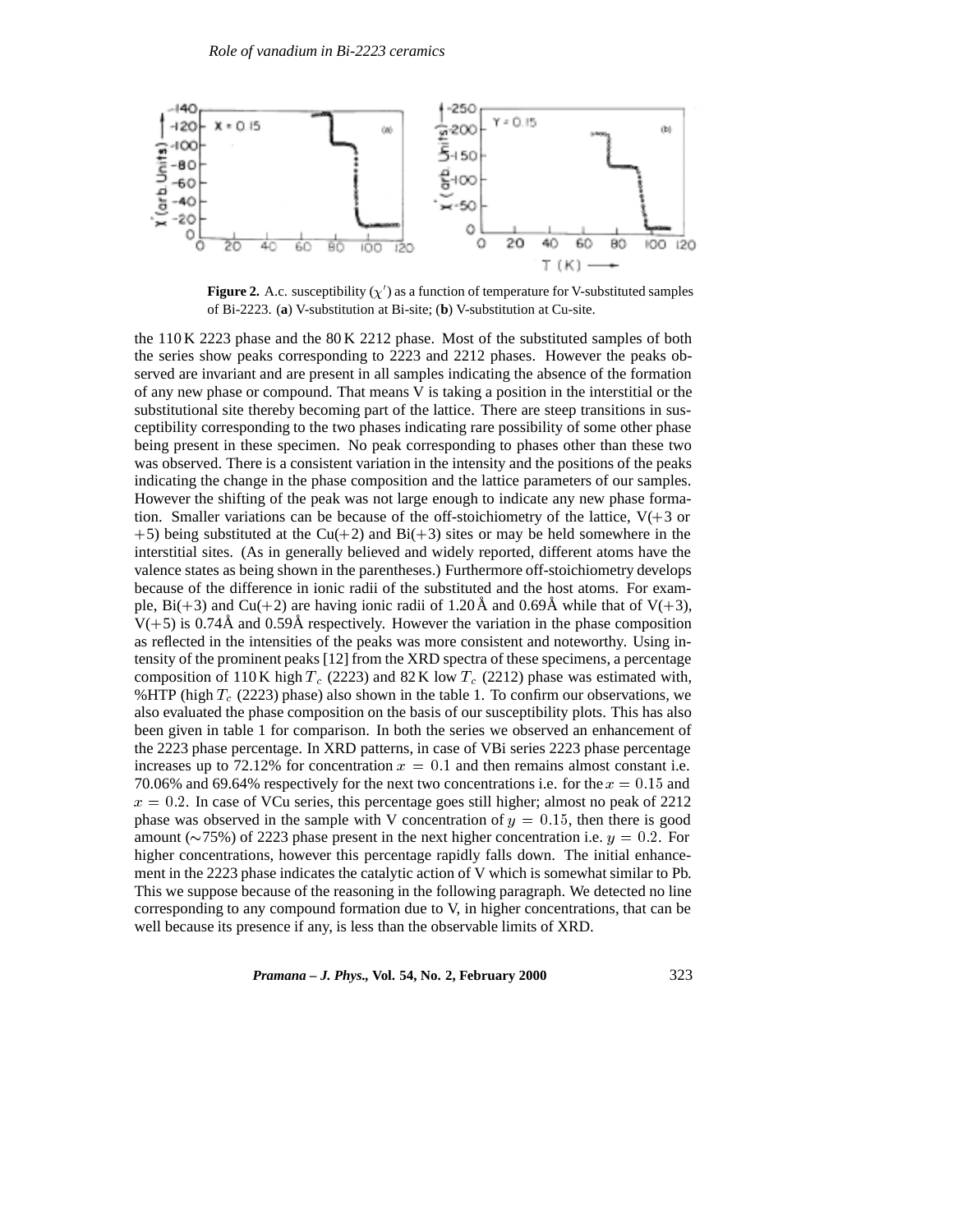

**Figure 3.** XRD patterns of  $(Bi_{1.6-x}V_xPb_{0.4})Sr_2Ca_2Cu_3O_6(VBi)$  series (**a**) –(**d**).

As being known [12,13], the 2223 phase formation in the pure Bi specimen is an extremely slow process. However its rapid growth via improved mobility of the ions, can be catalysed through the formation of a liquid phase which is believed to be  $Ca_2PbO_4$ ,  $Sr_2PbO_4$ , or an eutectic of 2201 and  $Ca_2PbO_4$ . Partial melting of our V substituted samples for low dopant concentrations and melting of these at higher dopant concentrations  $(x, y > 0.4)$ , at only 830°C suggests that addition of  $V_2O_5$  further extends the range of the liquid phase, thus increasing the possibility of the substituents occupying the positions (interstitial or substitutional sites) in the crystal structure, which may well get precipitated out if subjected to prolonged annealing. Now if the substituent is helpful in the formation of  $CuO<sub>2</sub>$  layer, it is expected that the mobility of ions will just favour the formation of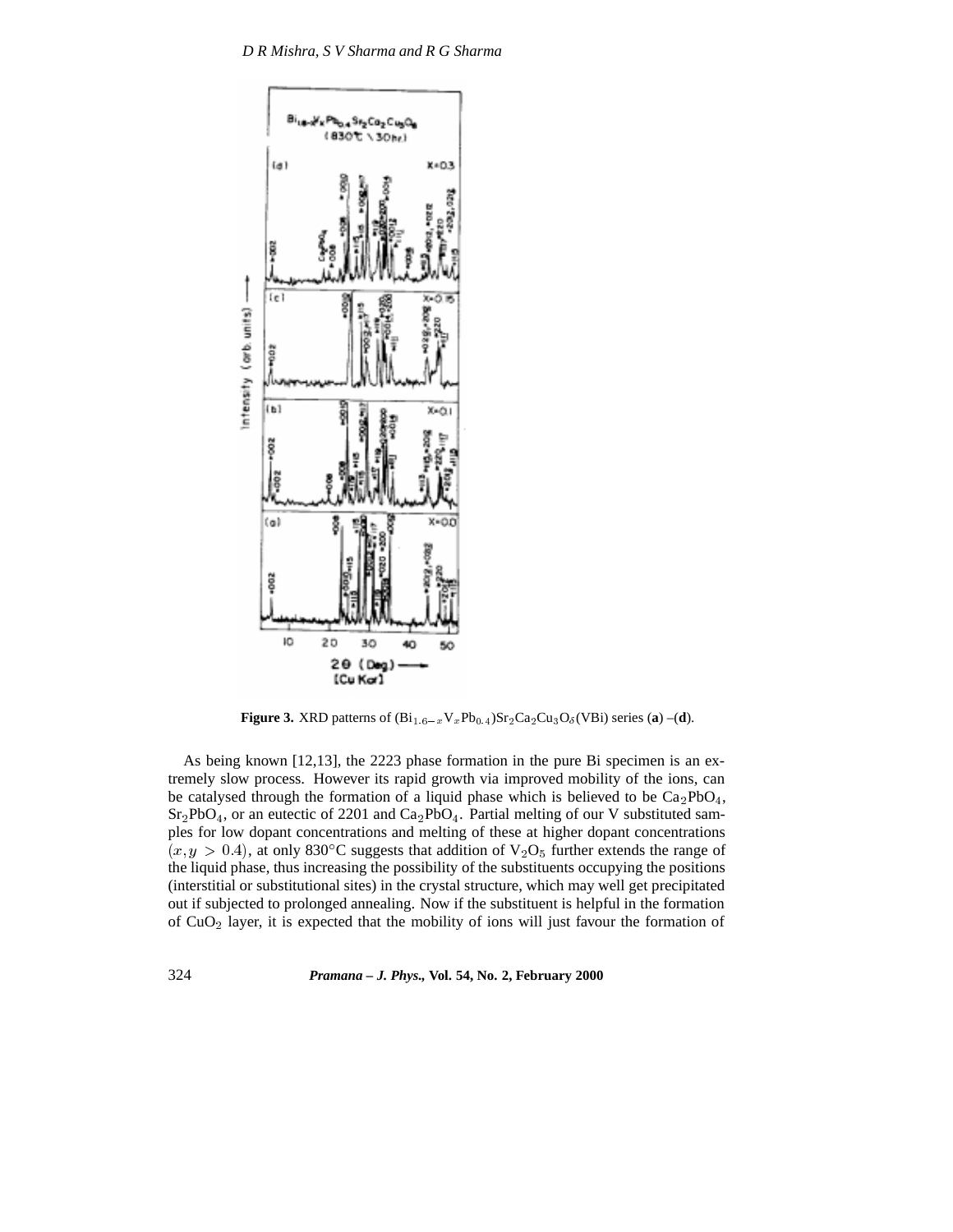

**Figure 4.** XRD patterns of  $(Bi_{1.6}Pb_{0.4})Sr_2Ca_2Cu_{3-x}V_xO_6(VCu)$  series (**a**)–(**d**).

2223 as the dominant phase. In our case V unlike Nb [10], exists in both  $+3$ ,  $+5$  states and quite possibly in the reducing atmosphere of carbon or carbon monoxide (which is possible as we have used mainly the carbonates),  $V_2O_5$  be getting reduced to  $V_2O_3$ . So V as  $V(+3)$  (undoubtedly  $V(+5)$  is also there in small proportion) may easily insert into host site of Cu atoms making the system equillibria shift in the direction of greater use of Cu atoms i.e. favouring the formation of 2223 phase. Normal state resistivity behaviour of our samples, however, indicate some possibility of V-atoms being actually retained in the lattice. Corresponding to higher concentration samples show slight shifting of the peak positions that suggests a small distortion of the crystal structure either due to the presence of the substituted atoms (mainly  $V(+5)$ ) or due to the off-stoichiometry of the compound, thus these samples have very low  $T_{c0}$ . This decrease may well because of the magnetic scattering due to the presence of 'V', an empty  $d$ -band transition element which we shall discuss in detail, on the role of V.

We notice that in VBi samples, the effect of V-doping is not as prominent especially at

*Pramana – J. Phys.,* **Vol. 54, No. 2, February 2000** 325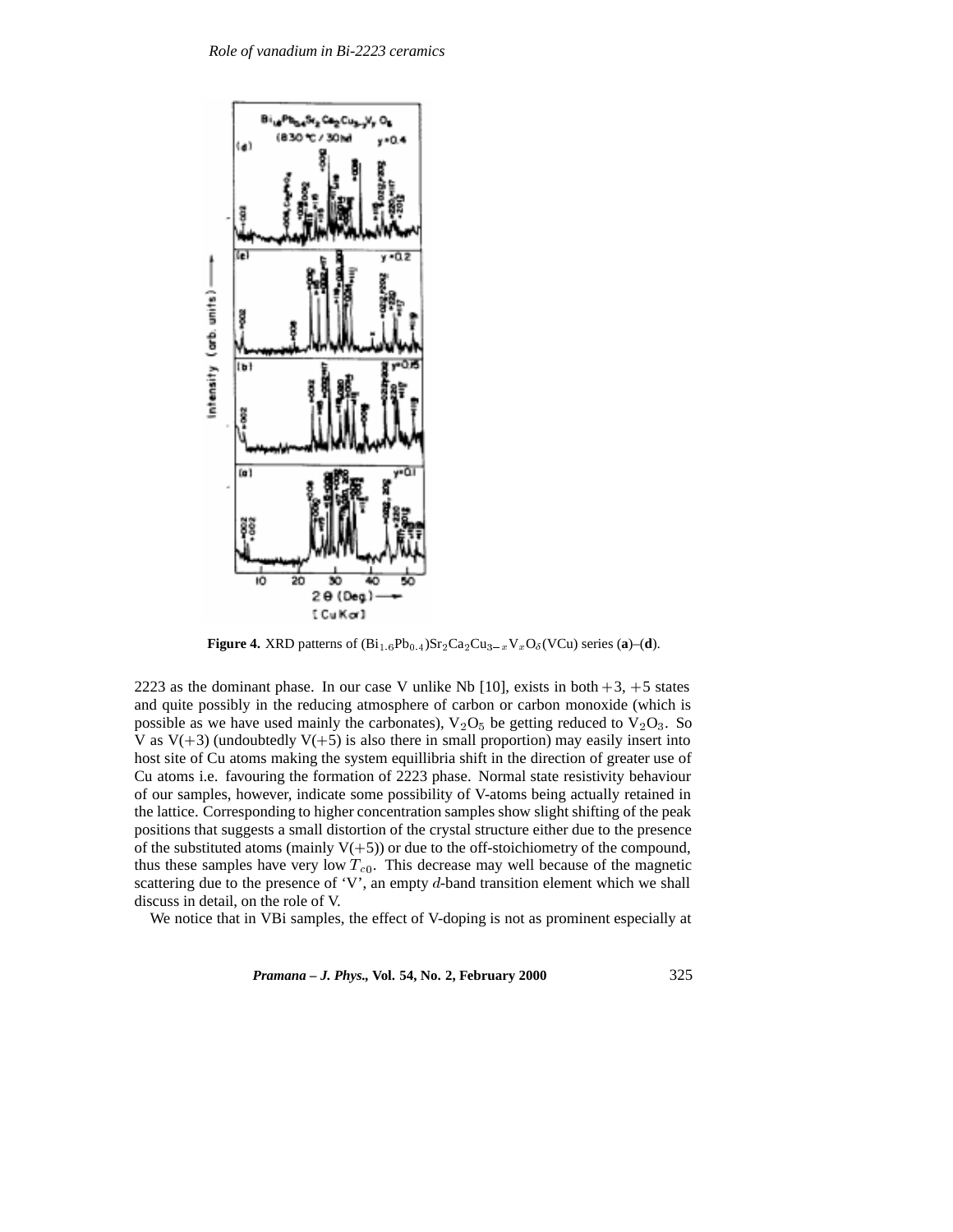higher concentrations, as compared to the case of VCu samples where it appears to lower the  $T_c$  by magnetic scattering. This observation is quite similar to what was observed for Nb substitution [10]. In case of VBi samples; the initial increase of  $T_c$  is similar to the VCu samples (see table 1). Here also,  $x = 0.15$  appears to be the optimum concentration for the growth of the 2223 phase as was the case in VCu samples. But with higher concentrations,  $T_c$  decreases less rapidly as discussed in the beginning of the discussion on the  $T_c$  behaviour. This relatively less insensitivity of the  $T_c$  of VBi samples to the dopant concentration suggests the possibility of V occupying an out-of-CuO<sub>2</sub> plane position in the crystal structure or just getting segregated in the grain-boundaries. However we observed deviations in the 20 positions of the important (00L and 11L) reflections in the XRD pattern (figure 3c). It indicates that some dopant ions have occupied the lattice-sites thereby causing a shift in the plane positions. For cuprate superconductors, it is generally observed that substitution in the planes other than  $CuO<sub>2</sub>$  which create a charge imbalance and are expected to modify the formal valence of Cu through charge-transfer can result in the variation of their  $T_c$ . Presence of V in the  $+3$ ,  $+5$  state in the Bi–O layer could be causing such a degradation effect because of the replacement of  $Bi^{3+}$ . There is, however, some experimental evidence [14] that Bi is not always present as  $Bi^{3+}$  and oxygen non-stoichiometry of the Bi-O layers can alter its valence state to  $Bi^{5+}$ , and thus induces a variation of  $T_c$ even in the un-doped samples. Since the ionic radii of  $Bi^{5+}$  (0.74Å) slightly higher than the ionic radii of  $V^{5+}$  (0.59Å), there is a good possibility of V occupying positions in Bi–O layers; i.e. a substitution which will not affect the charge-balance and, therefore the  $T_c$  of the material.

The grain morphology of the specimens are shown in figure 5a–c. Figure 5a is for undoped specimen. It shows very small size grains with thin flake like structures, indicating poor formation of the superconducting phase. However the size of grains is on increase in figures 5b and 5c which are for the specimens showing optimum 2223 phase, the difference is visible. The size of the grains is quite large and long – elongated grains of 2223 phase are dominantly present. Other specimen (not shown) have mixed grain growth of needle shaped as well as thin flake like grains.

#### 3.2 *Magnetization and low field hysteresis*

It is interesting in HTSC materials that they generally have the low value of this critical field,  $H_{cl}$  and so these materials easily come into the mixed state. Opening up of loops by our samples indicate low value of  $H_{cl}$  for these samples. It is observed, in general, the loops are elliptical in shape, however, for the higher fields, the shape distorts to near rectangular or a parallelogram like figure (as can be seen in figure 7). We find near rectangular loops obtained for higher field values. This well resembles with the theoretical loops of figure 6 that have been obtained giving 'a', very low values of 0 to 0.02 in the following equations:

$$
4\pi \mathbf{M} = 4\pi \mathbf{M}_{\text{Bean}} - a\mathbf{H}.
$$

Here, the  $aH$  term accounts for the diamagnetism of the grains [15], which are still in the Meissner state.

$$
4\pi \mathbf{M}_{\text{Beam}} = \mathbf{B} - \mathbf{H}, \quad \text{where} \quad \mathbf{B} = \frac{\int H(x) \mathrm{d}x}{\int \mathrm{d}x}.
$$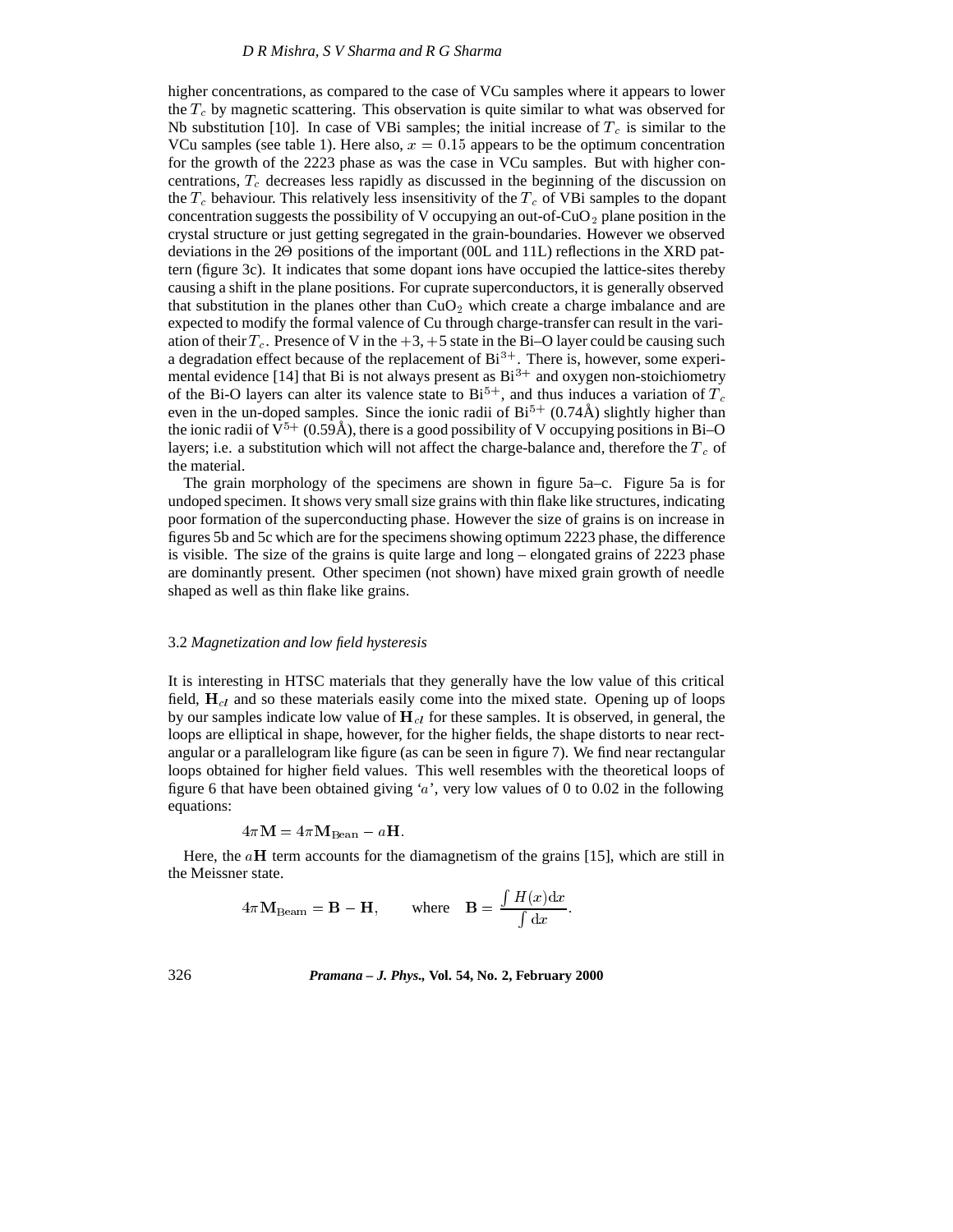



**Figure 5a–c.** SEM micrographs of pure and samples with  $y, x = 0.15$  showing an improvement in the formation of 2223 phase (**a**)–(**c**).



**Figure 6.** Hysteresis loops predicted by the formulae (after ref. [16]): (a)  $4\pi M$  =  $4\pi \mathbf{M}_{\text{Bean}} - (0.02) \mathbf{H}; \textbf{(b)}\ 4\pi \mathbf{M} = 4\pi \mathbf{M}_{\text{Bean}}.$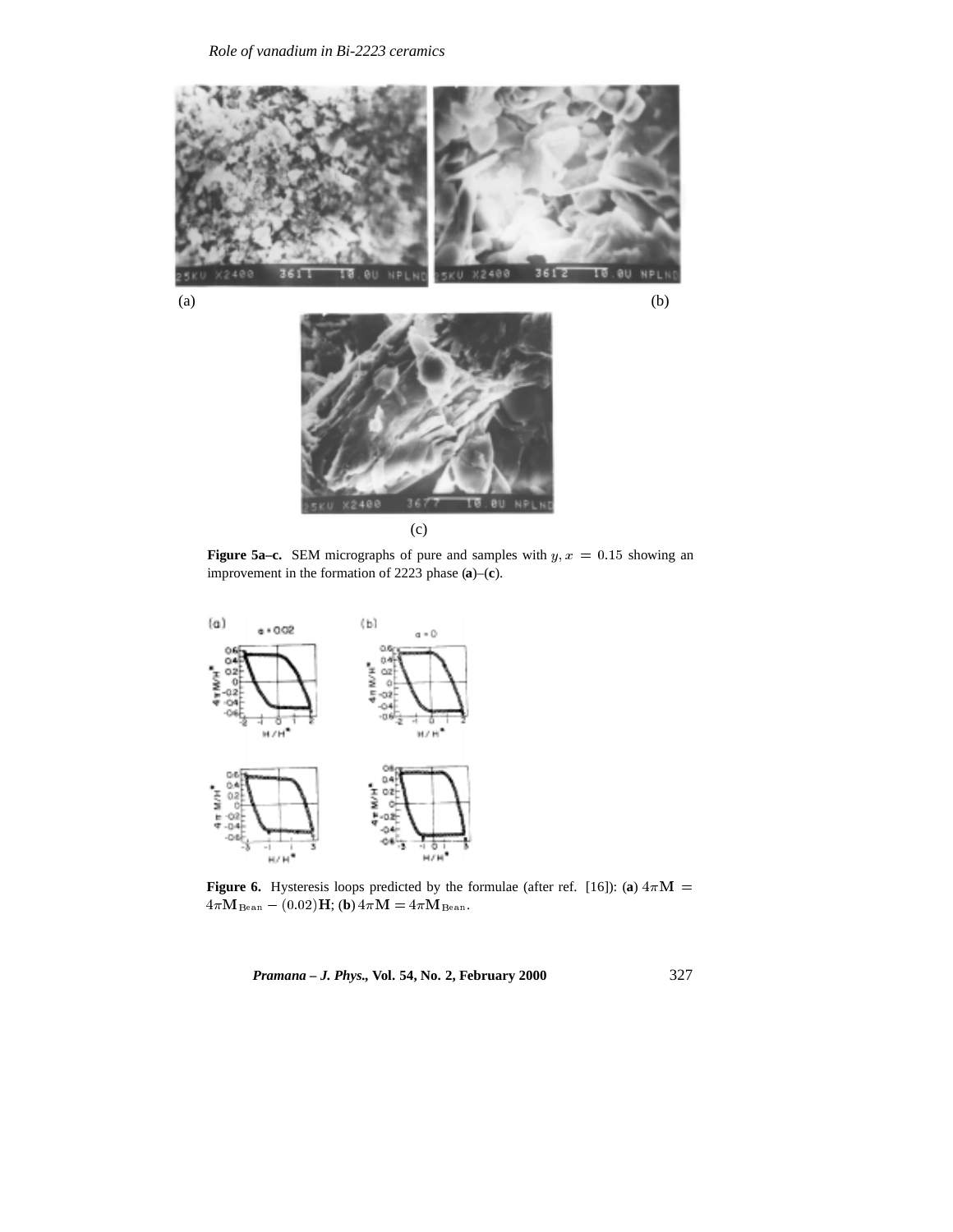That means the proportion of the grains in the Meissner state is quite low i.e. below 2%. The field has penetrated all the grains (besides the intergranular regions) which is quite expected to happen at the higher fields. The loops are elliptical in case grain contribution is there and  $a$  is well above zero and tends to rectangular shapes as soon as  $a$  approaches the value zero.

Therefore the Bean's model appears to be sufficient to explain the shape of the experimental loops obtained.

We tried to fit the same model to get an idea of  $J<sub>c</sub>$  for our samples. We evaluated the magnetization values  $M^+$  and  $M^-$  corresponding to the zero field value for the different loops observed at the different maximum a.c. fields and then  $J_c$  was evaluated substituting in the formula  $J_c = 2\Delta M/d$ ; d being the thickness of the sample. The magnetization,  $\Delta M$  values, the corresponding  $J_c$  values and area of the loops, as evaluated by us, at different applied fields, has been shown in table 2.



**Figure 7.** A.c. magnetization hysteresis loops of  $(Bi<sub>1.6</sub>Pb<sub>0.4</sub>)Sr<sub>2</sub>Ca<sub>2</sub>Cu<sub>3</sub>O<sub>δ</sub>$  at 77 K in different **H**max at 317 Hz.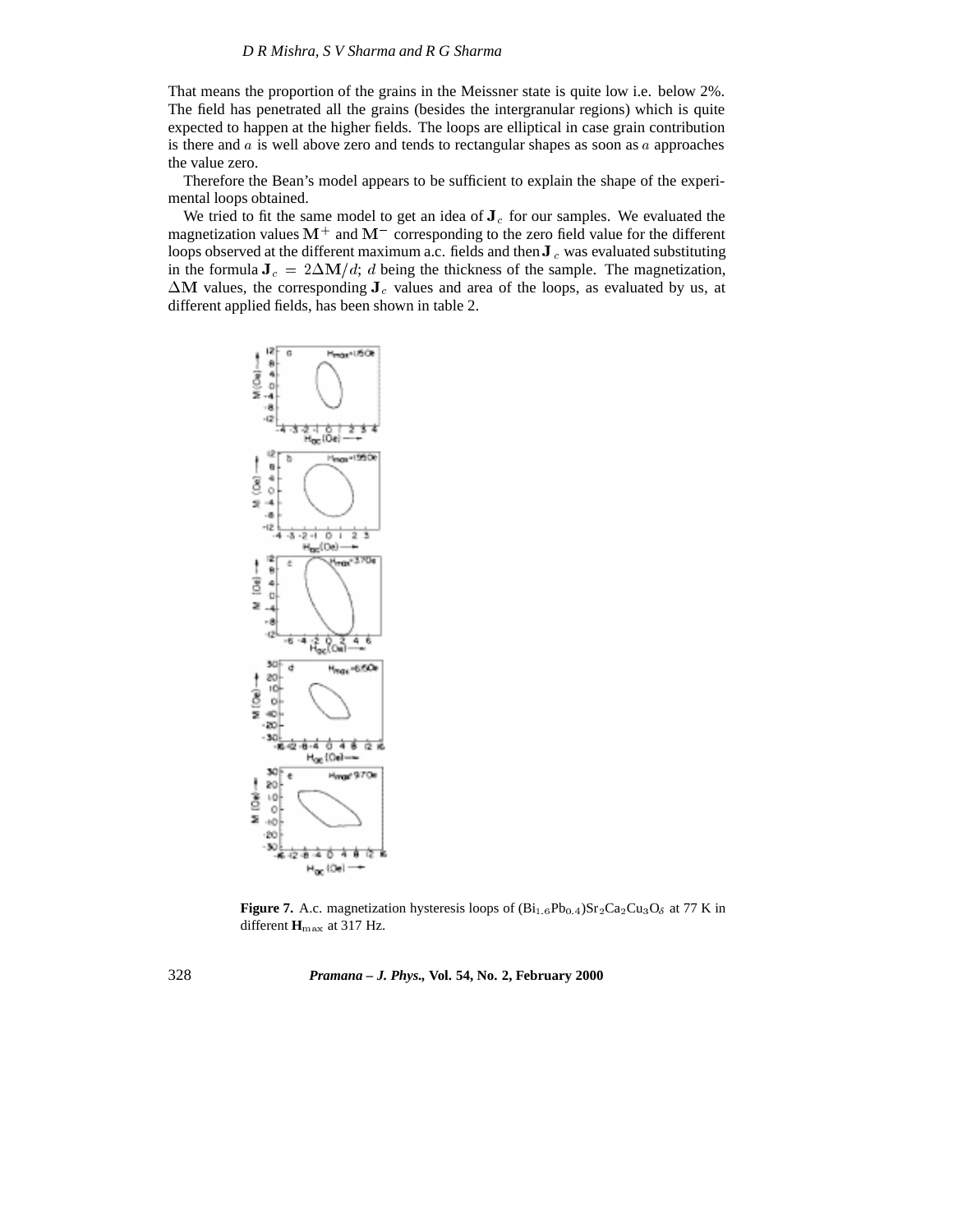For samples with the substitution of V at Cu site, we observe maximum  $\Delta M$  and J<sub>c</sub> values corresponding to the sample for  $y = 0.05$  followed by a decrease for the samples with the higher concentrations. Area of the loops increases with field for the same sample thus indicating the increase in the hysteresis losses with the increase in the field.

In the case of VBi samples, we observed a decrease for the sample with  $x = 0.05$  unlike in VCu samples with the same V concentration, then a slight increase possibly because of the increase in the 2223 phase and then almost no change for the next two concentrations. For the sample with the highest concentration i.e.  $x = 0.3$  because low  $T_c$  and also lesser 2223 phase proportion has low  $\Delta M$  values and corresponding J<sub>c</sub> values only 11.8 to 76.0  $A/cm<sup>2</sup>$ . This is quite similar to what we observed in VCu samples where the last two samples show very less magnetization as well as the corresponding  $J_c$  values.

We can observe a clear contrast between magnetization values of VBi and VCu samples especially for higher concentration where VCu samples have very high magnetization as compared to the VBi samples with the same V concentration. For example, magnetization values (in Oe) for VCu-4 sample varies from 90.5 to 123 as compared to the magnetization values for VBi-4 sample that varies from 42.4 to 113.2 and similar is the case for VCu-5 and VBi-5 samples as can be seen from table 2. It appears there are mainly two factors that are determining the magnetization and the corresponding  $J_c$  values: firstly the 2223 phase percentage in the sample and secondly, the site of V doping. VCu samples have relatively higher magnetization compared to the VBi samples with the same V concentration. One possible region is that defects interacting and thereby hindering the motion of the fluxthreads, are less dominant in VBi samples.

One useful observation that was drawn from these loops was the small asymmetry in their shapes after distortion from the ellipse. There was observed a flatness in the loops especially in VCu samples which can be because of the Bean–Livingstone effect [16] or the various viscous effects [17] present in these superconductors. The formation of 2223 phase is a sort of surface reaction in which the 2223 phase forms initially at the surface and then the core is slowly converted to the 2223 lattice. During this process, there is a good possibility for the formation of surface defects. These surface defects put a sort of friction to the entry and exit of the fluxoids, thereby leading to the observed flatness in the loops.

### **4. Conclusions**

Our studies on V shows that it plays a double role: as a sintering agent and as a substituent element which has typical transition element magnetic properties due to the presence of an empty  $d$ -band. The above discussions strengthens our belief that the addition of  $d$ band elements to the  $(BiPb)_{2}Sr_{2}Ca_{2}Cu_{3}O_{\delta}$  superconductor firstly, assist in the formation of the liquid phase (which is believed to be  $Ca<sub>2</sub>PbO<sub>4</sub>$ ,  $Sr<sub>2</sub>PbO<sub>4</sub>$ , or a eutectic of 2201 and  $Ca<sub>2</sub>PbO<sub>4</sub>$  and is considered responsible for the growth of 2212 and 2223 phases via improved mobility of the ions) during the sintering process of these materials. V, catalyses the liquid phase and helps in the formation of a 2223 phase whose  $T_c$  initially improves. Both  $T_c$  and the 2223 phase formations are affected at higher V concentrations because of the off-stoichiometry of the substituent and the host site. Secondly, it causes magnetic scattering responsible for the pair-breaking effect near the Fermi level, a well-known effect [10] that the magnetic impurities usually play in these materials and thereby causes a decrease in the  $T_c$  of the Bi-2223 phase. The effect due to magnetic scattering, is more